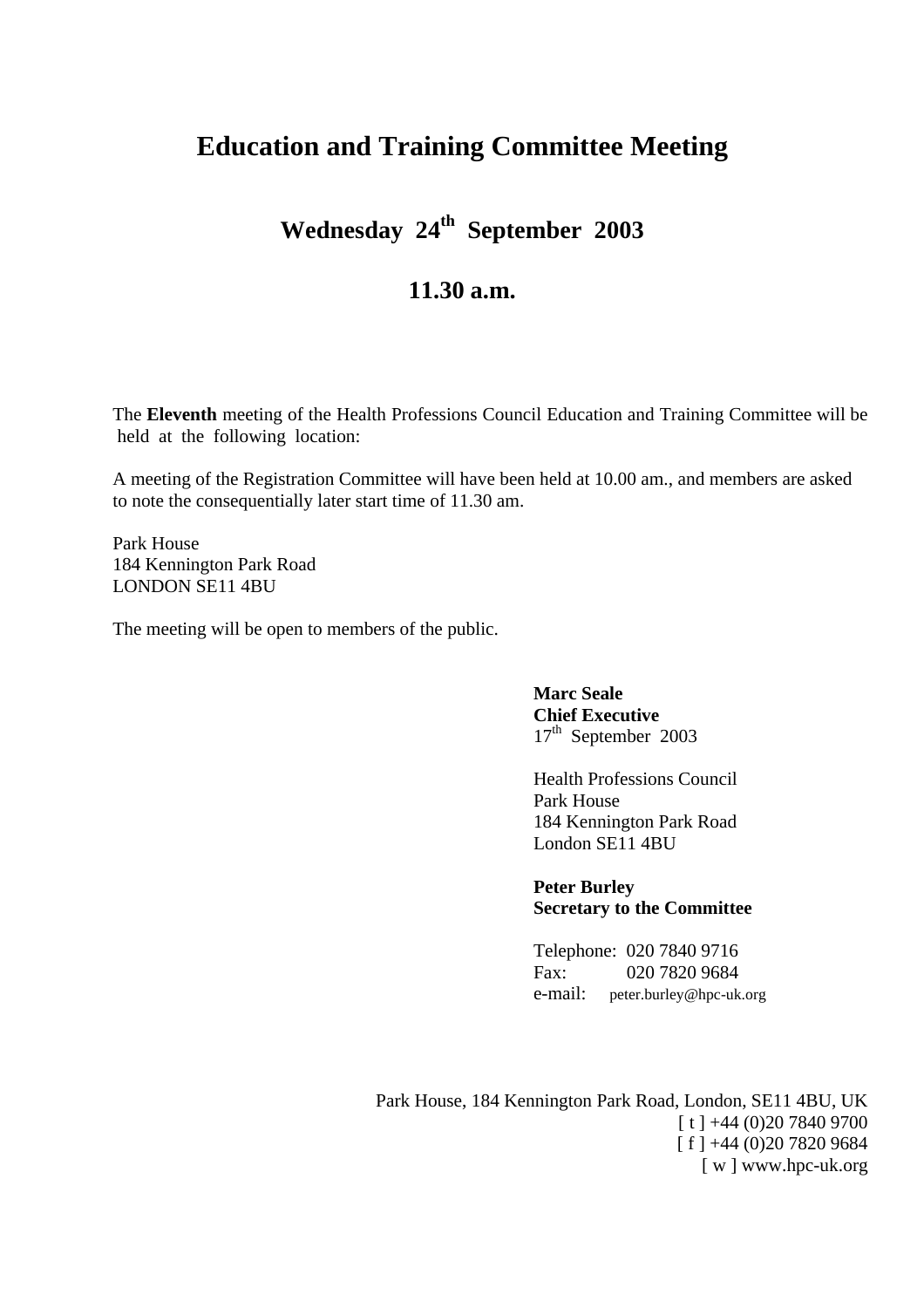*With the Chief Executive in the Chair*

- 1. **Apologies for Absence (Prof N. Brook, Mr I Massey)**
- 2. **Approval of Agenda**
- 3. **Nominations for Chairman and Deputy Chairman** (see item 8 below)

*With the Chairman (Prof. D. Waller) in the Chair*

| 4.                                       | Minutes of the meeting held on 30 July 2003                                                                                                                                                 | Enclosure 1<br>Paper ETC 98/03                   |  |
|------------------------------------------|---------------------------------------------------------------------------------------------------------------------------------------------------------------------------------------------|--------------------------------------------------|--|
| 5.                                       | <b>Matters Arising</b>                                                                                                                                                                      | Enclosure 2<br>Paper ETC 99/03                   |  |
| 6.                                       | <b>Chairman's Report</b>                                                                                                                                                                    | Enclosure 3<br>Paper ETC 100/03                  |  |
| 7.                                       | <b>Secretary's Report</b>                                                                                                                                                                   | Enclosure 4<br>Paper ETC 101/03                  |  |
| <b>Items for Discussion and Decision</b> |                                                                                                                                                                                             |                                                  |  |
| 8.                                       | <b>Change to Committee's Standing Orders: Chairman and Deputy Chairman</b>                                                                                                                  | Enclosure 5<br>Paper ETC 102/03                  |  |
| 9.                                       | <b>Reports from the Professional Liaison Groups:</b>                                                                                                                                        |                                                  |  |
|                                          | $-$ CPD                                                                                                                                                                                     | Enclosure 6<br>Paper ETC 103/03                  |  |
|                                          | " Approvals "                                                                                                                                                                               | Enclosure 7<br>Paper ETC 104/03<br>[ to follow ] |  |
|                                          | - Standards of Education and Training                                                                                                                                                       | Enclosure 8<br>Paper ETC 105/03<br>[ to follow ] |  |
|                                          | 10. Return to Practice                                                                                                                                                                      | Enclosure 9<br>Paper ETC 106/03<br>[ to follow ] |  |
| 11.                                      | <b>Consultative Meeting(s) and</b><br>the Educationalists Forum                                                                                                                             | Enclosure 10<br>Paper ETC 107/03                 |  |
|                                          | 12. Committee Processes and Outputs                                                                                                                                                         | Enclosure 11<br>Paper ETC 108/03                 |  |
| 13.                                      | Notes of the meetings of Pre-Registration Education and<br><b>Training Working Groups Joint Validation Committees</b><br>and Joint Quality Assurance Committees held since the last meeting | Enclosure 12<br>Paper ETC 109/03                 |  |
| Items for Information                    |                                                                                                                                                                                             |                                                  |  |
|                                          | 14. Report on the Registration Assessor Training Events                                                                                                                                     | Enclosure 13<br>Paper ETC 110/03                 |  |